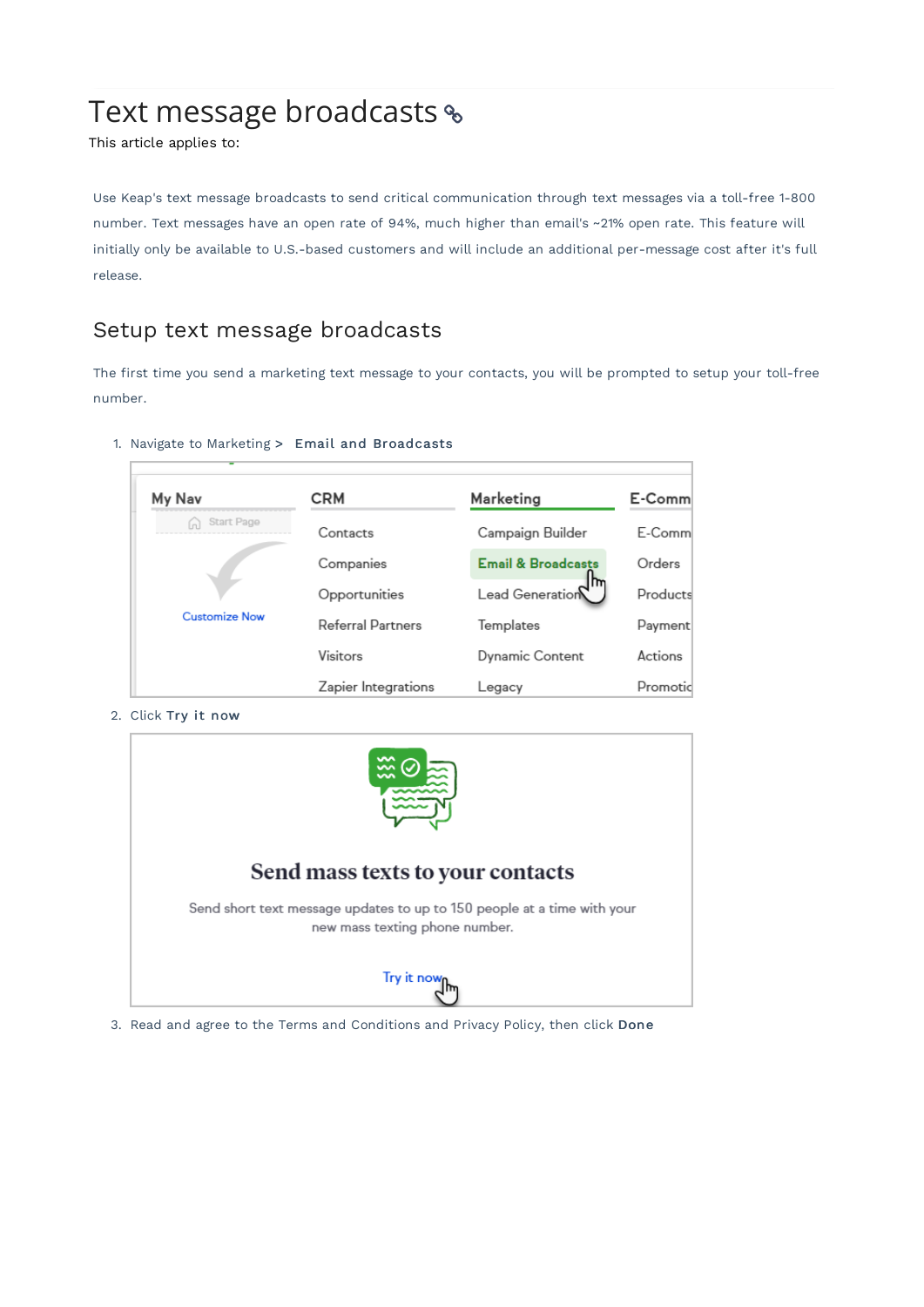

4. Click Send your first text broadcast

### Create and send a text message broadcast

A text message broadcast can be sent to up to 500 contacts at one time. You have the choice of scheduling the broadcast or sending it immediately.

Whenever a broadcast is created, sent, or scheduled, you'll see it listed on your text broadcasts tab. You can click on a previously sent broadcasts to view their details, open a draft to finalize and send it, delete a draft, copy a broadcast, and cancel a scheduled broadcast.

1. Click New broadcast and select Text Message



2. Enter a name, select lists, tags or individual contacts to send the message to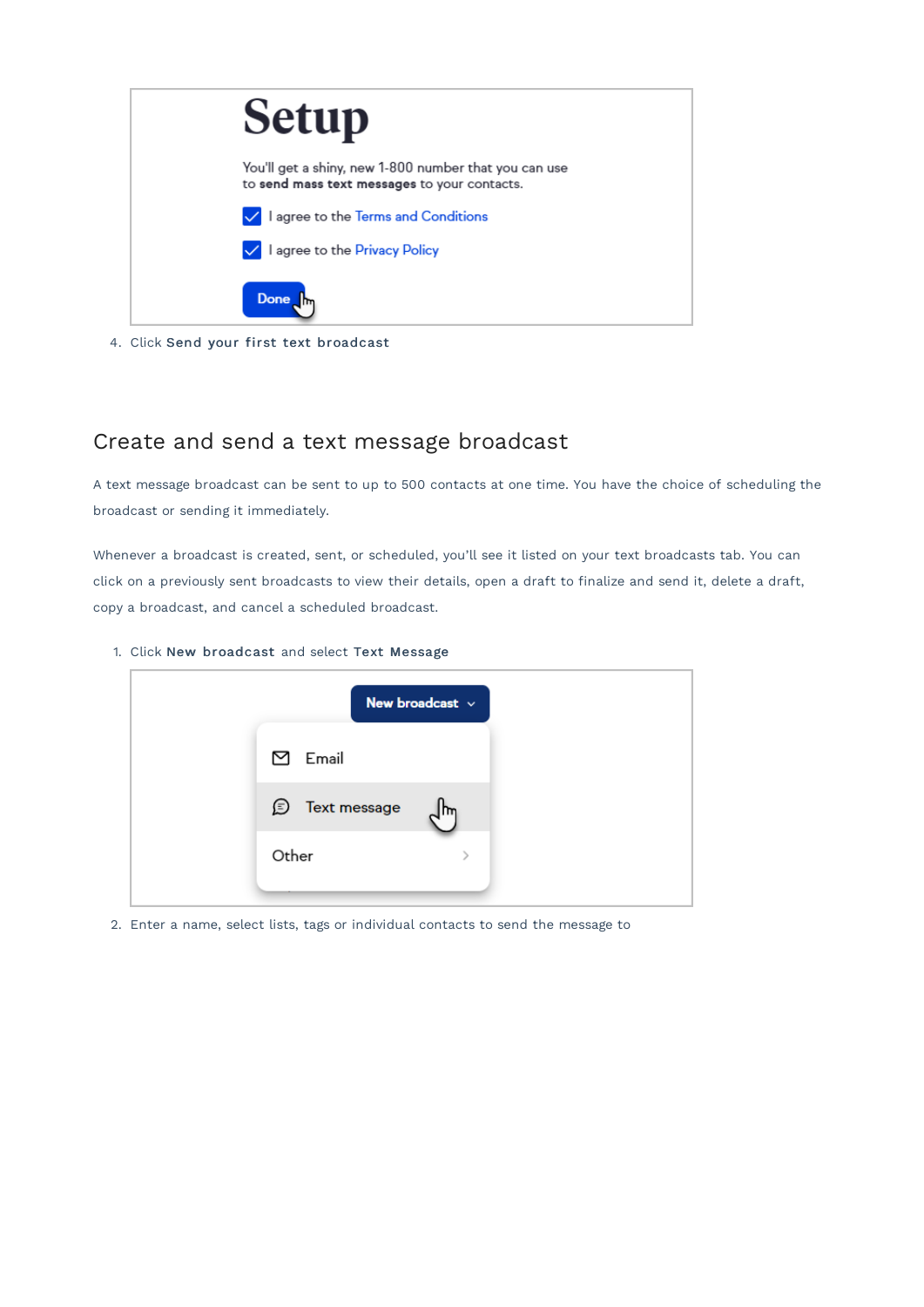| $\times$ | Edit text message broadcast                                                                                                                               | 2 Review and send<br>Write<br>1 |
|----------|-----------------------------------------------------------------------------------------------------------------------------------------------------------|---------------------------------|
|          | Name your broadcast<br>Broadcast name* -<br>O<br><b>Black Friday Sale 2022</b><br>From.<br>O<br>(855) 958-5005<br>Pick your audience<br>To<br>图 Clients O | O                               |
|          | Compliance Tip: You must have express, written consent to send mass messages to contacts.                                                                 | 25 recipients<br>$\times$       |
|          | Write your message                                                                                                                                        |                                 |
|          | Hi there! We have a Black Friday special going on now at http://keap.li/oGuc2S<br>▣<br>Ò                                                                  | 78/160                          |

#### 3. Click Review broadcast

| Mobile <sup>3</sup><br>Work @<br>Other <sup>@</sup><br>Home <sup>@</sup>                 |
|------------------------------------------------------------------------------------------|
| How do phone number types work? v                                                        |
| <b>Review broadcast</b><br>ſπ<br><b>Give feedback</b><br>Missing something? Let us know. |
| Text messaging has many rules and regulations. Make sure you understand t                |
| Dood the TCDA lowe L <sup>7</sup><br>Doviau hoot prostiggs [7]                           |

4. Choose to send the broadcast Now or Later

#### 5. If Later, select a date and time to send the message

| ◯ Now<br>● Later       |  |
|------------------------|--|
| Date<br>March 25, 2021 |  |
| at                     |  |
| Time -<br>8:00AM       |  |

6. Click Send or Schedule

# Test your broadcast

To test your broadcast before sending it to your contacts, compose the message, then click Send a test in the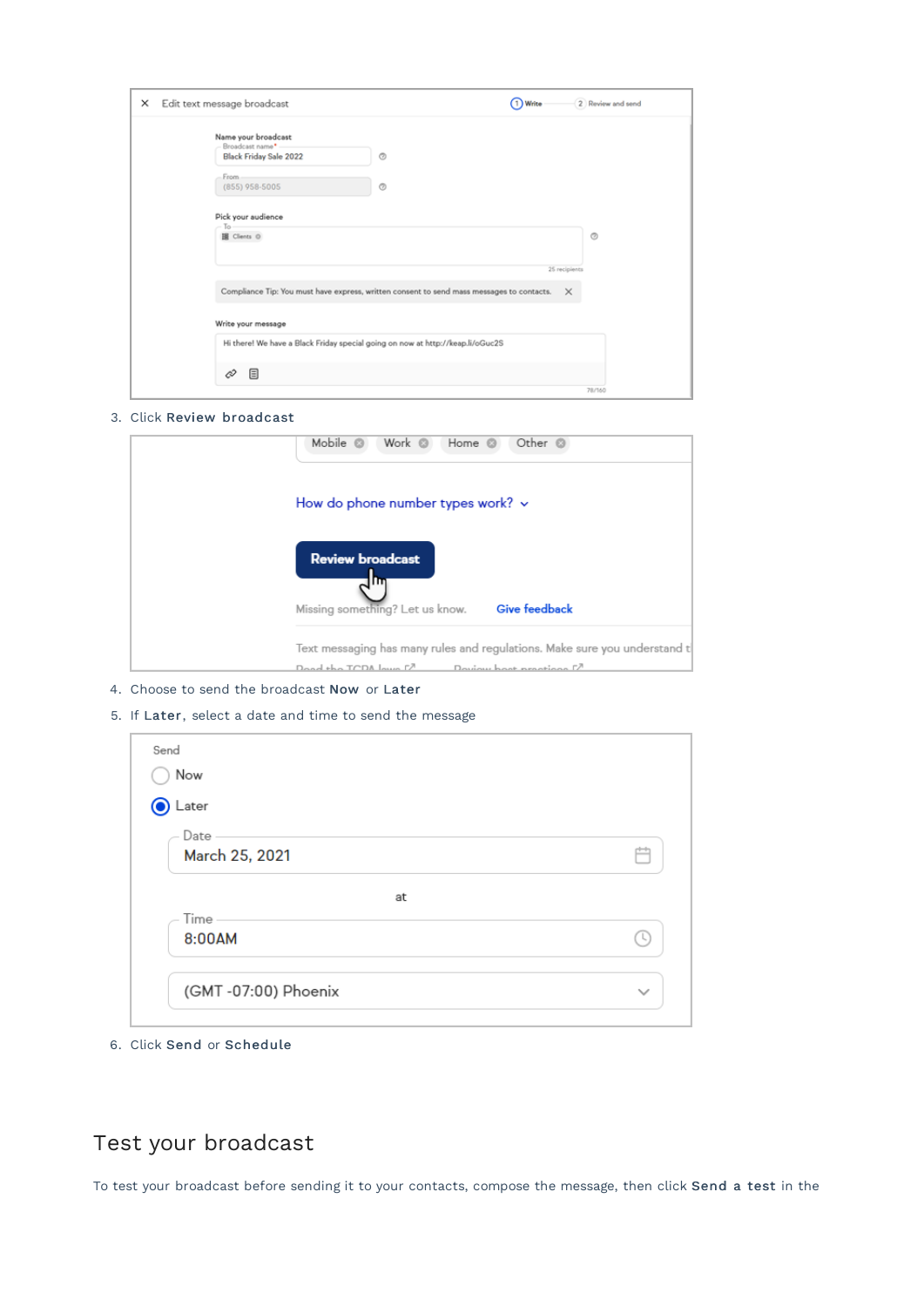#### upper right corner.



Enter the number where you would like to receive the test message and click Send.

| Sond                                                      |
|-----------------------------------------------------------|
| Send a test broadcast<br>Phone Number*-<br>(480) 555-1234 |
| <b>Send</b><br><b>Back</b>                                |

### Opt-in messages and requirements

Keap's marketing text messaging automatically handles most opt-in requirements, including double opt-in. The first time you send a marketing text to a phone number, Keap will ask the contact if they want to receive messages from your business.

While Keap confirms the contact is opting in to marketing texts, you are responsible for understanding and complying with the laws and regulations associated with consent for text message automation and marketing.

#### Benefits of receiving consent for marketing text messages:

- You only send messages to the contacts that want to receive them
- Keap tracks opt-in and opt-out status on a per phone number basis, making it easy for the you to know who is opted in or out even if you have multiple contacts with the same phone number

#### FAQs

#### Does the opt-in message get sent to everyone?

Opt-in messages only get sent to contacts that have not previously opted in. If we have no history of opt-in then a contact will receive an opt-in message.

I have previously received consent from my contacts using another system, can I skip the opt-in?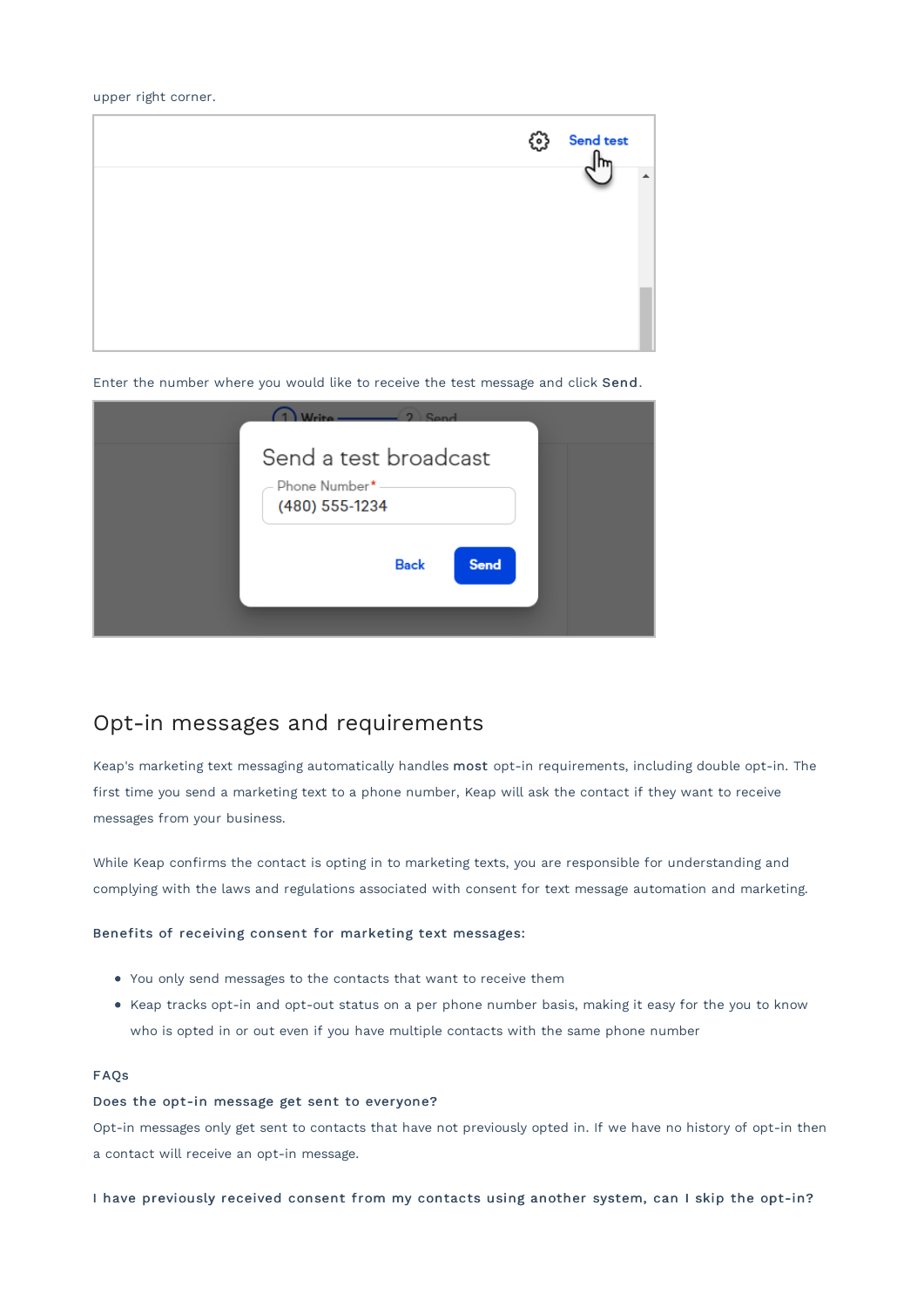To help users stay compliant with the law, we require consent through our tools even if you've previously received consent on another tool.

#### Can I customize my opt-in message?

Yes. Your opt-in must contain your business name in order to comply with law, but additional changes can be made to personalize the message. Legally required verbiage will automatically be added to your opt-in message.

#### Is there a way to opt-in on a form?

You can add a text opt-in checkbox on our public forms. When contacts who complete the public form with this box checked are sent a text message broadcasts and text message automation, they will no longer be sent the opt-in text, but will just get the marketing text message you created.

### Preview Keap's opt-in message

When drafting a broadcast, you can preview the opt-in message to see what your contacts will receive.

1. Click on Show opt-in message

| Preview             |  |
|---------------------|--|
| Show opt-in message |  |
|                     |  |

2. The double opt-in process includes asking contacts if they want to receive a message asking the contact to opt-in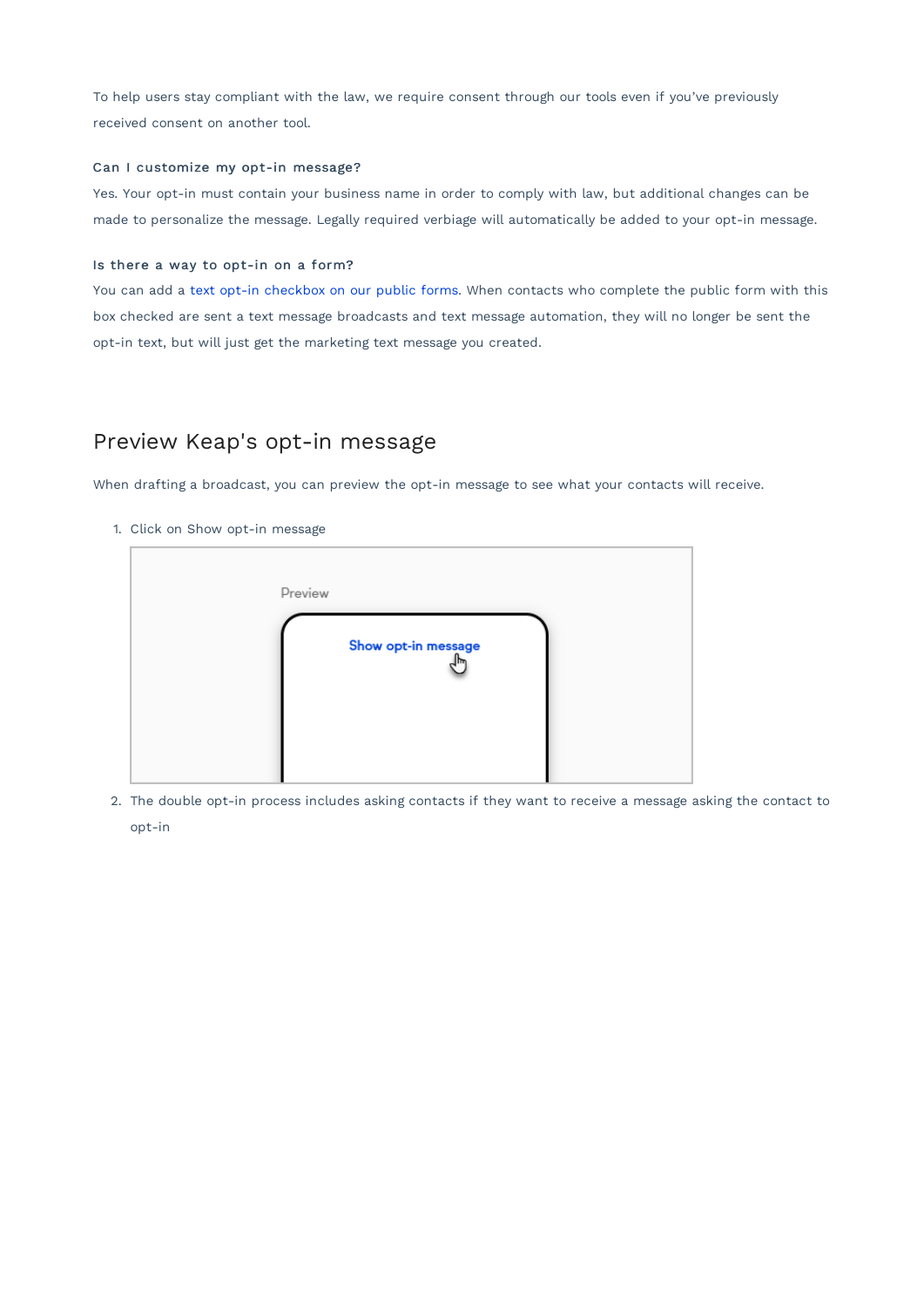

3. Once the contact opts in, a confirmation message for opt-in is sent and the broadcast message is sent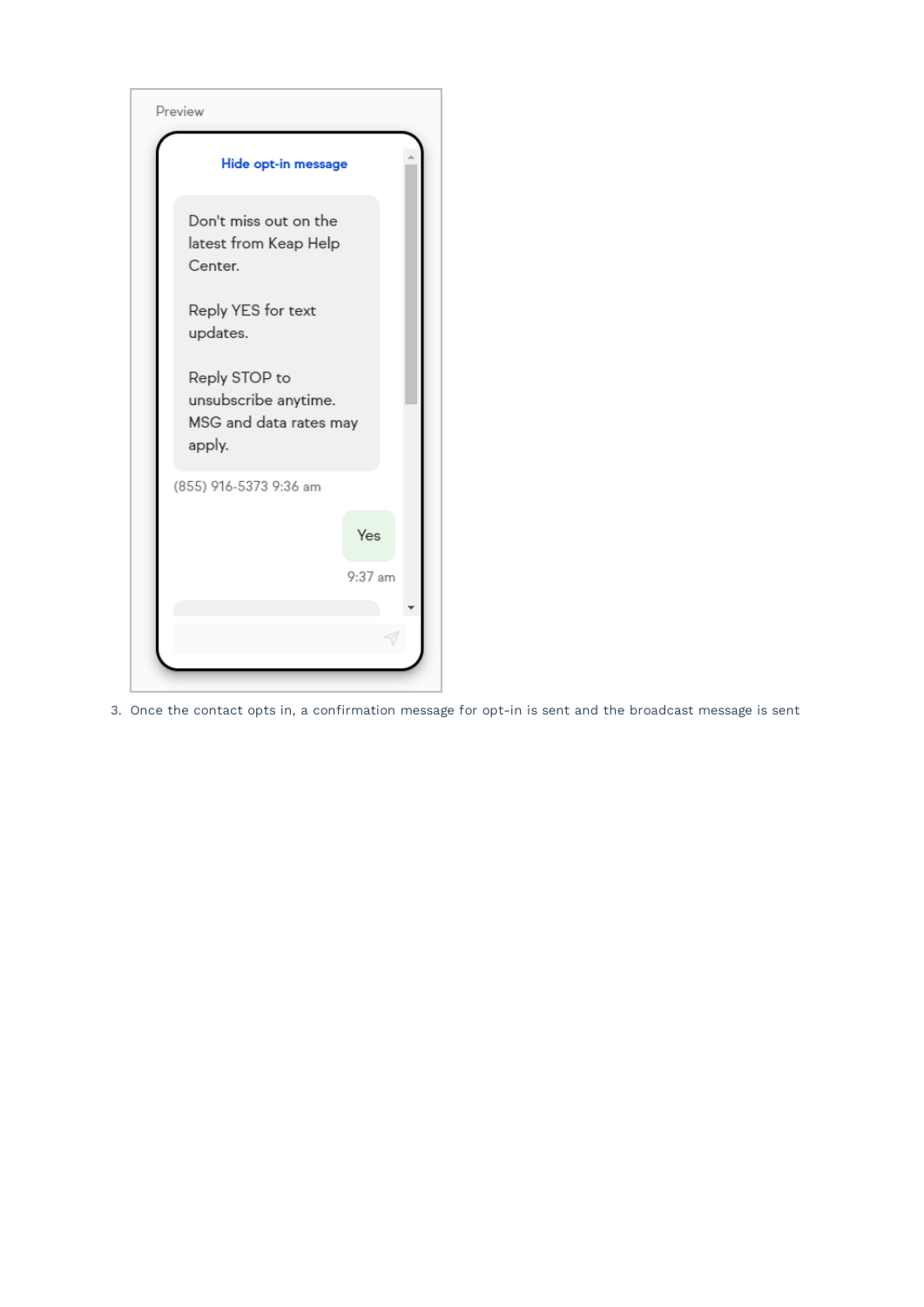

### Give feedback to Keap

While our marketing text message feature is in development and testing, you have the ability to share feedback directly to our engineering team. To submit your feedback, follow these steps:

#### 1. Navigate to Marketing > Emails and Broadcasts

| My Nav               | CRM                      | Marketing                     | E-Comm   |
|----------------------|--------------------------|-------------------------------|----------|
| Start Page           | Contacts                 | Campaign Builder              | E-Comm   |
|                      | Companies                | <b>Email &amp; Broadcasts</b> | Orders   |
|                      | Opportunities            | Lead Generation               | Products |
| <b>Customize Now</b> | <b>Referral Partners</b> | Templates                     | Payment  |
|                      | Visitors                 | <b>Dynamic Content</b>        | Actions  |
|                      | Zapier Integrations      | Legacy                        | Promotic |

2. Click New broadcast and select Text message